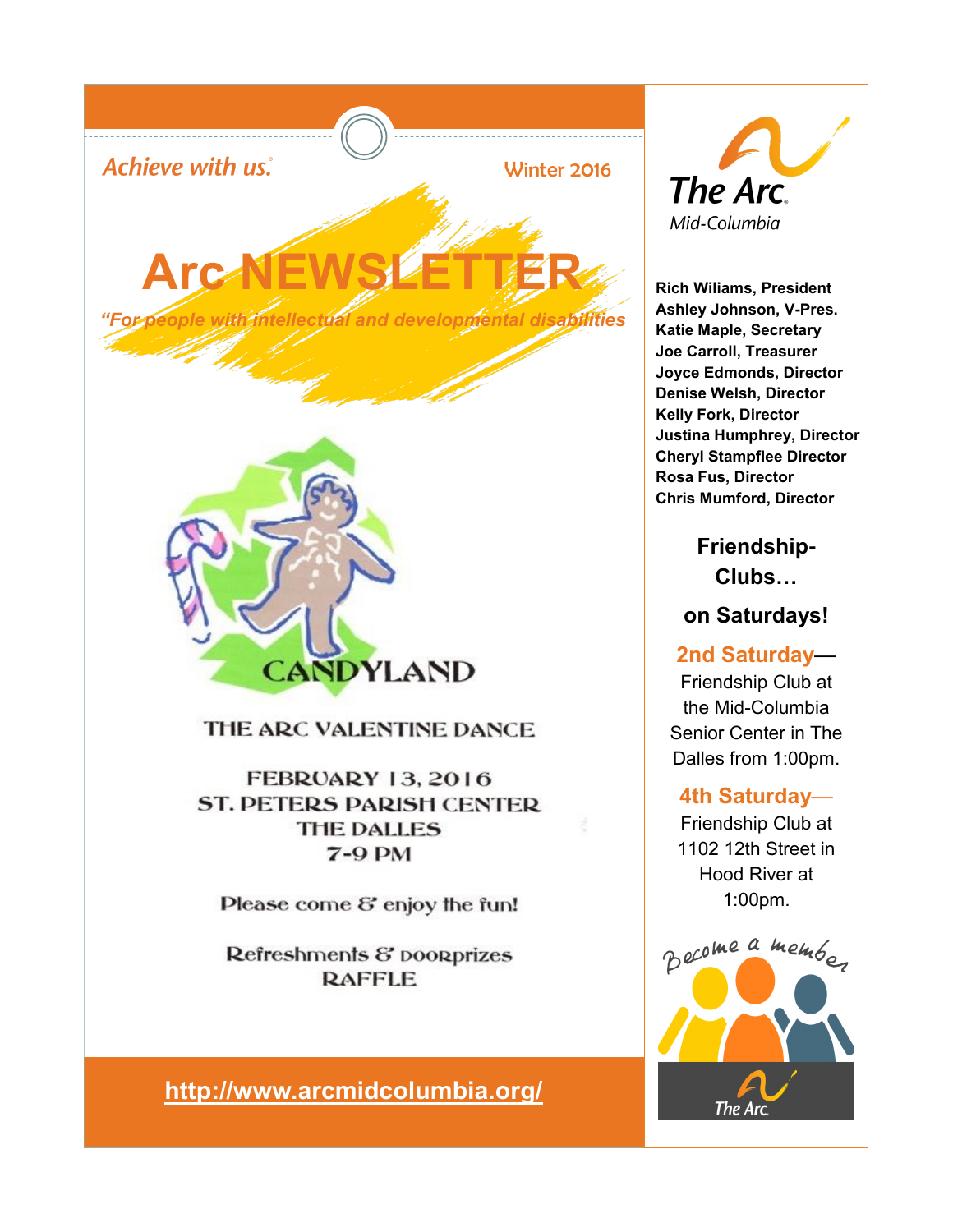

Why **Choose** Work?

With a paycheck you will have more choices and be more independent. You can learn something new or teach others. You can also make some new friends.

To choose work, contact your Case Manager (CM) or Personal Agent (PA) and tell them you would like help finding a job!



#### Arc Winter Bowling is Back!



Starting on Monday, February 1st, The Arc will begin supporting winter bowling for individuals with developmental disabilities. Each week the bowlers will get 2 games paid for by The Arc. We should be able to continue for about 3 months

or until mid April depending on the number of bowlers each week. We have budgeted \$1200.00 for the year.

Robbin and David McDonald will continue overseeing the events. So a big thank you to both of them.

The winter bowling is at Orchard Lanes in Hood River and is scheduled for every Monday from 4pm—5:30pm.

### Respite Care Funds for Families

What is respite care? Respite care provides the opportunity for parents to take time away from the pressures of parenting in order to recharge their batteries, allowing them to return to their family feeling refreshed and ready to continue the journey.

The Arc can help provide funds to make this happen. How do you Apply? Please contact the Arc and a short application will be mailed to you. Applications will be approved on a first-come, first-served basis as long as our Fund lasts.



To apply for the fund, contact the Arc for an application.

**Be the best care giver you can be!**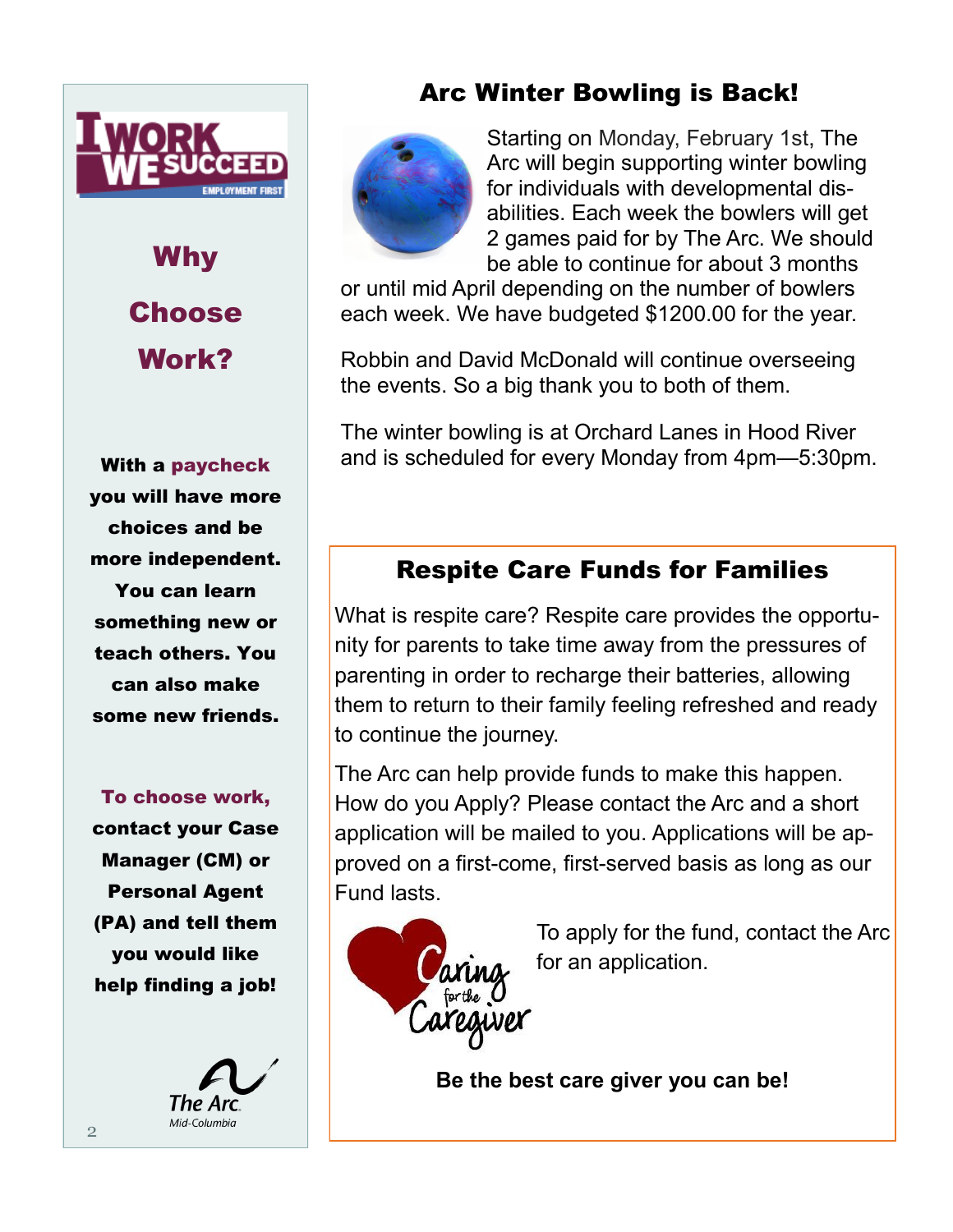## Special Needs Fund (SNF)

### For People with I/DD

Is there an activity or event that you want to attend but just don't feel you can afford? Or something for your home that would make a big difference to you but doesn't fit into your budget?

The Arc has created this SNF in order to help you do something, or acquire something special that would otherwise not be affordable. The SNF Committee will consider requests ranging from \$10.00 to a maximum of \$400. Requests, for example, might be for a comfortable chair at home, tuition for a class, or help with attendance at a special event.

Donations from Arc members and friends pay for the SNF. We want to use the funds carefully. Help to any one individual is limited to once per year. To apply you must submit an application. All requests go to the committee for approval.

If you would like more information, need help, or would like a paper copy of the request forms, you can contact Katie Maple at : 541-386-3520 Ext 7003 or email her kmaple@opportunity connections.org.





# What can YOU DO?

- Become a member.
- Make a donation to our organization.
- Be on the Board of Directors.
- Volunteer to be on a committee.

Board meetings are held on the 2nd Tuesdays of the month starting at 6:30pm at the Mid-Columbia Senior Center in The Dalles. Join us to find out what you can do!